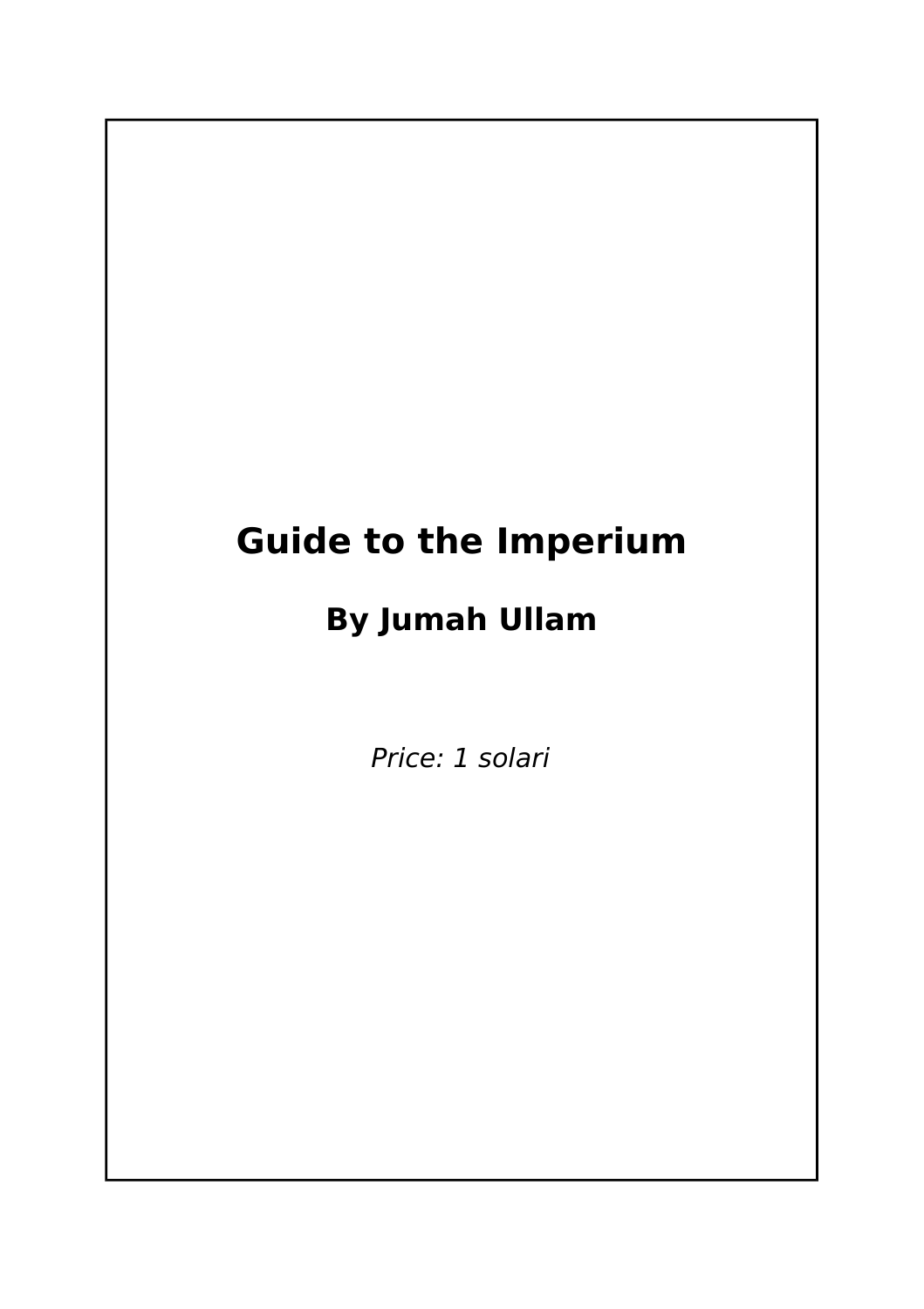# **Guide to the Imperium**

# **By Jumah Ullam**

2nd Edition

# Published by the Library of Arrakeen

## 10,173 A.G.

Being a guide to the people, institutions and planets of the Imperium.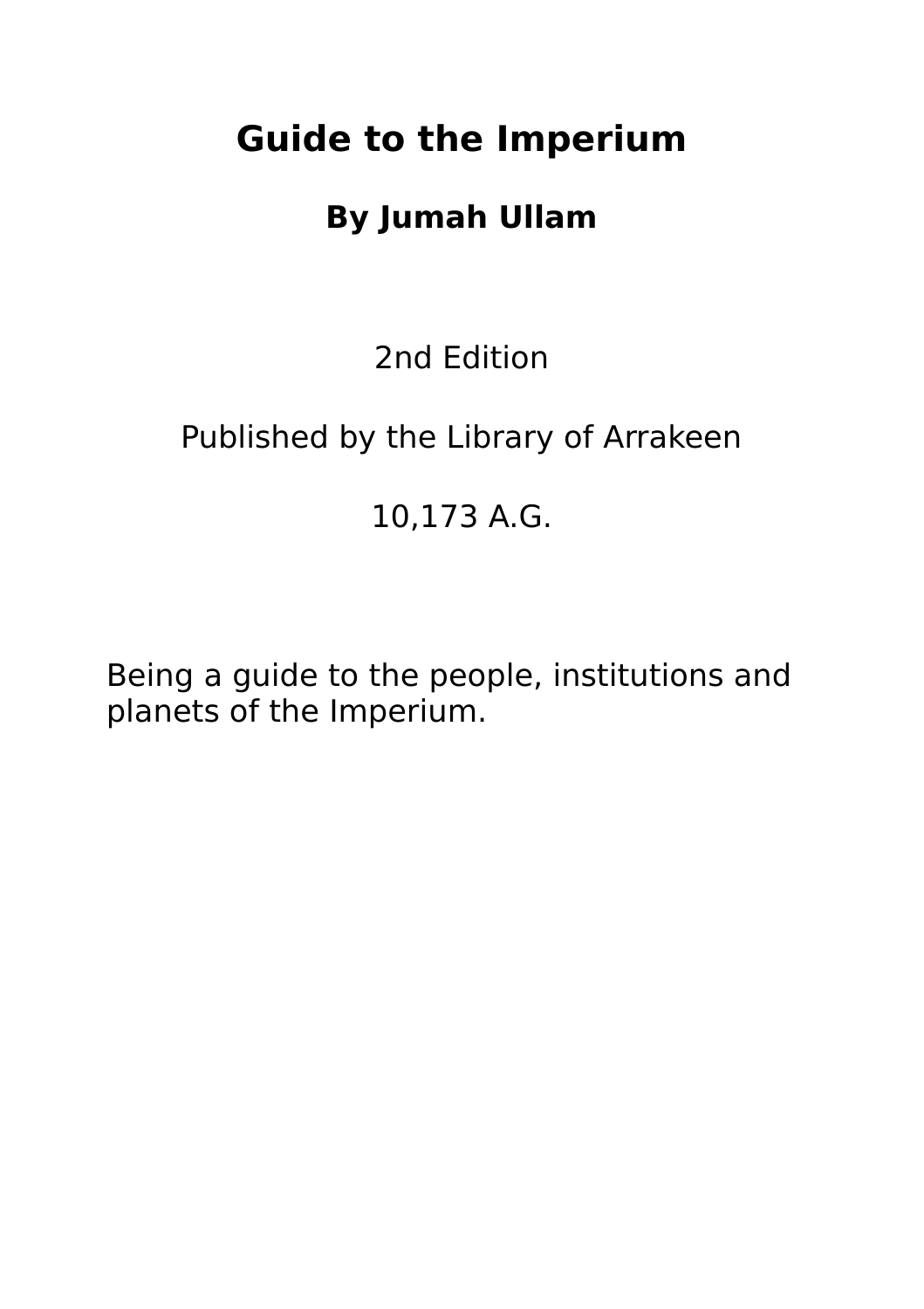# **Arrakis**

Home of the spice melange, Arrakis is almost entirely made up of desert and rock, with ice caps at the poles. Great worms roam the desert, devouring anything they find, so desert travel should only be undertaken by ornithopter.

#### **Bene Gesserit**

A secretive all-female order, the Bene Gesserit trains its members to become "Reverend Mothers", commonly known as witches. The Bene Gesserit are believed to have many abilities, including the power to read a person's mind or to force someone to do their will.

#### **Butlerian Edicts**

Many years ago, mankind was enslaved by machines. A woman named Jehanne Butler led a jihad against the machines, and once the machines had been beaten, the Butlerian Edicts were enacted. They forbid the manufacture of any machine in the likeness of a human mind.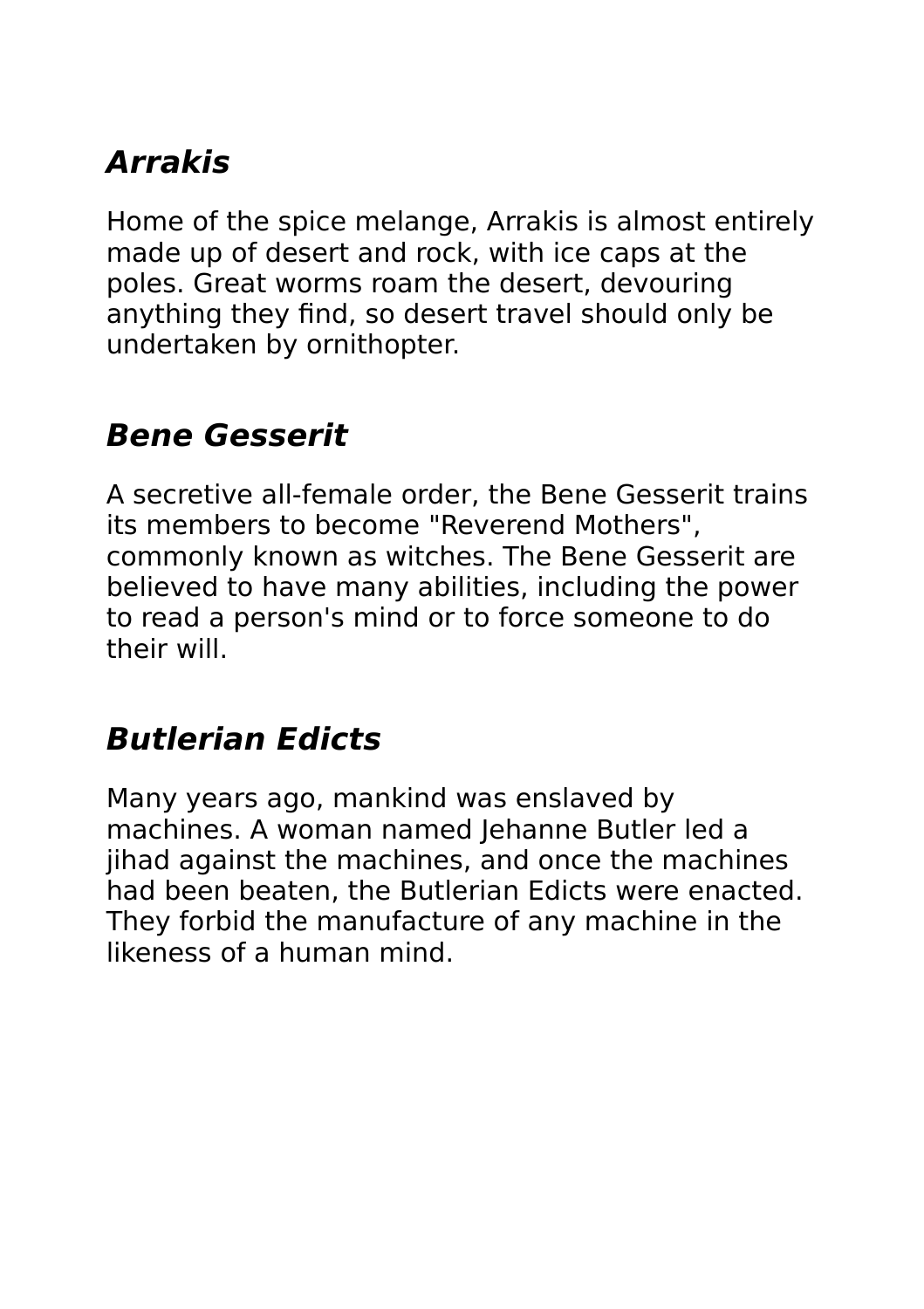## **CHOAM**

The Combine Honnete Ober Advancer Mercantiles, an economic entity made up of all the Houses Major and some Houses Minor. It controls much of the trade in the imperium.

# **Corrida**

A popular sport, where a man enters an arena with a bull, then proceeds to enrage and taunt it, causing it to charge him repeatedly until it is weary, when the man kills it with a sword.

## **Anirul Corrino**

Lady Anirul Corrino is the wife of Emperor Shaddam IV Corrino, and a Bene Gesserit of hidden rank.

#### **Emperor Shaddam IV Corrino**

His Imperial Majesty Emperor Shaddam IV was born Shaddam Corrino in 10,134 AG. He married a Bene Gesserit of hidden rank named Anirul Sadow-Tonkin, in 10,155 AG and succeeded his father, Elrood IX, in 10,156 AG.

He has four daughters: Irulan (born 10162 AG); Chalice (born 10,164 AG); Wencisia (born 10,170) and Josifa (born 10,172 AG)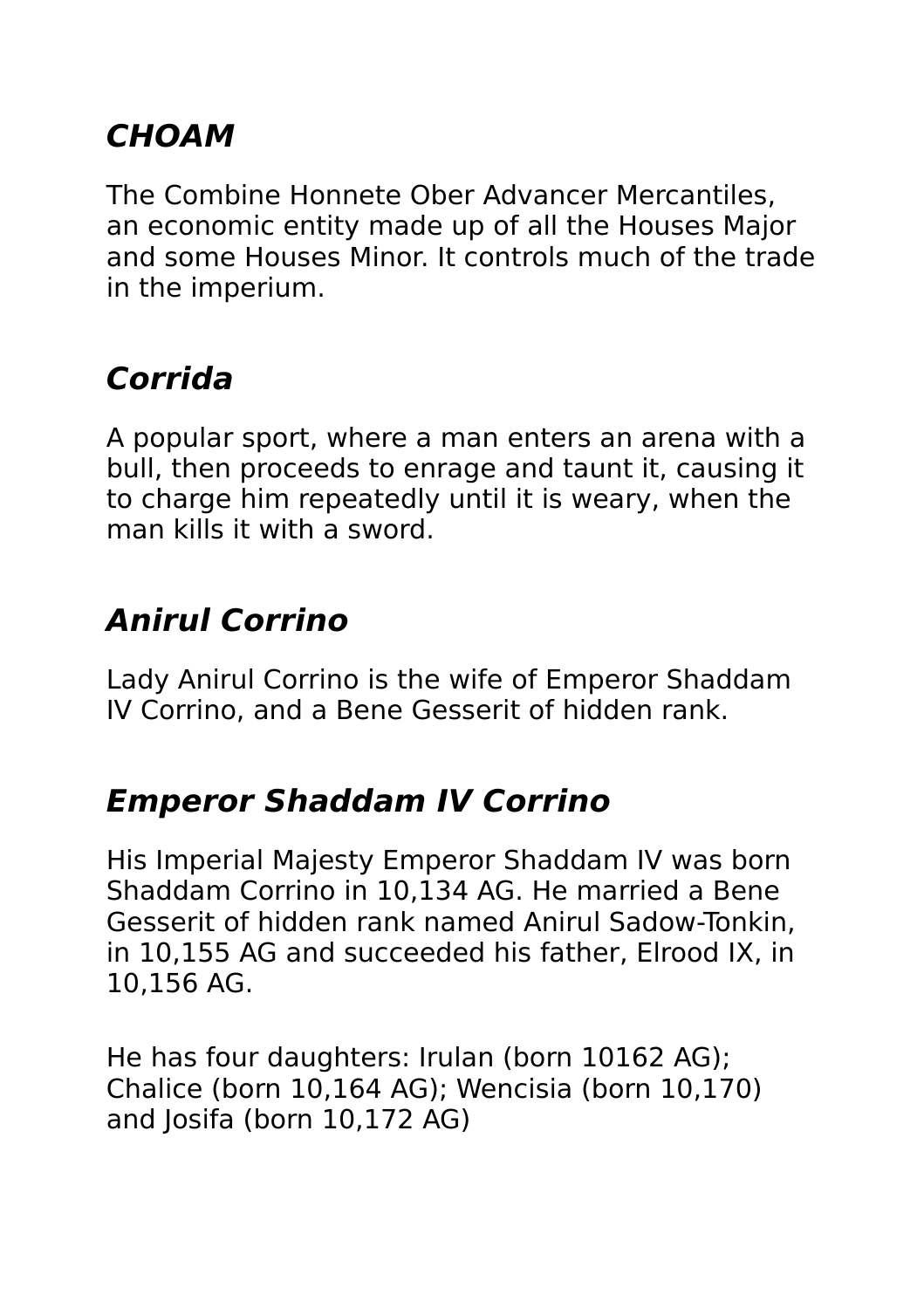# **Ecaz**

An uninhabited planet where many famous plants grow.

## **Face Dancer**

A Tleilaxu creature that can alter it's form, so that it looks like another. Face dancers can change their whole appearance to look like another individual.

## **Gholas**

Gholas are creatures manufactured by the Tleilaxu. They take a dead person's cells and use them to make an identical copy. The Tleilaxu will not reveal the details of how they make their gholas, and it should be noted that though the ghola looks exactly like the original person, it has none of the original person's memories.

The similarity of the name to that of the ghũl of foklore should be noted. It is not known if either Tleilaxu or gholas rob graves and feed on corpses, like the ghũl, but the possibility cannot be ignored.

#### **Gamont**

A planet noted for it's hedonistic culture and exotic sexual practices. It is a popular tourist destination.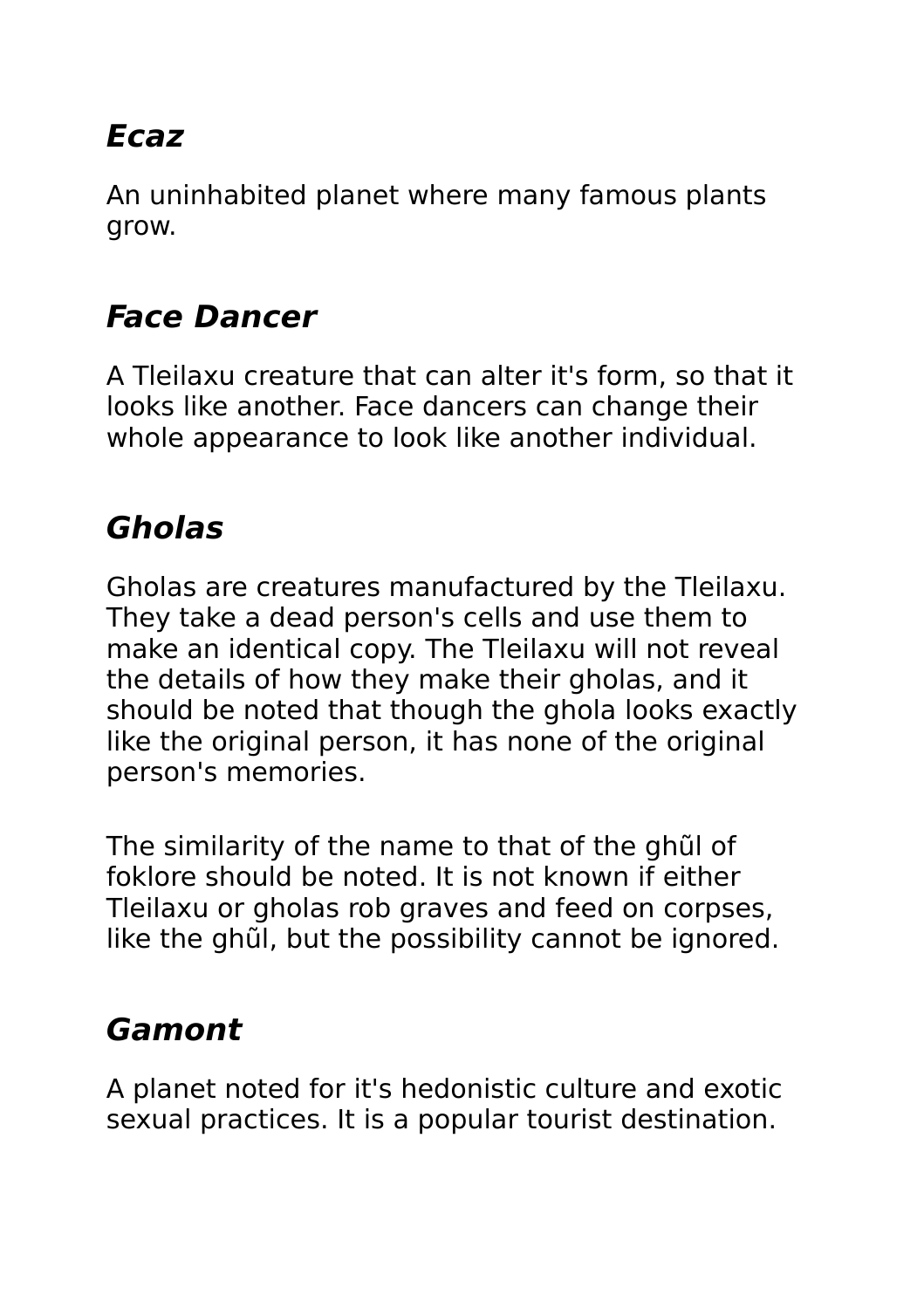## **Great Houses**

A Great House refers to a dynastic seat of power, sometimes limited to a single world and sometimes spanning several worlds. There are numerous houses, the more important ones, that rule one or more planets, are Houses Major, the less important ones being Houses Minor. Collectively, they form the Landsraad, which rules the imperium with the emperor.

# **Heighliner**

A ship used by the Spacing Guild to transport people and materials between planets. Each heighliner can carry many smaller vessels, and is guided on it's journey by a Spacing Guild navigator.

## **Holtzman Shield**

A personal protective device used by those with money but little courage, it protects the wearer from attack, but is vulnerable to weapons that travel slowly.

Holtzman shields are rarely used on Arrakis, as they drive the great worms into a frenzy. Also note that if a shield comes into contact with the beam from a laser weapon, the resultant explosion rivals that of an atomic device.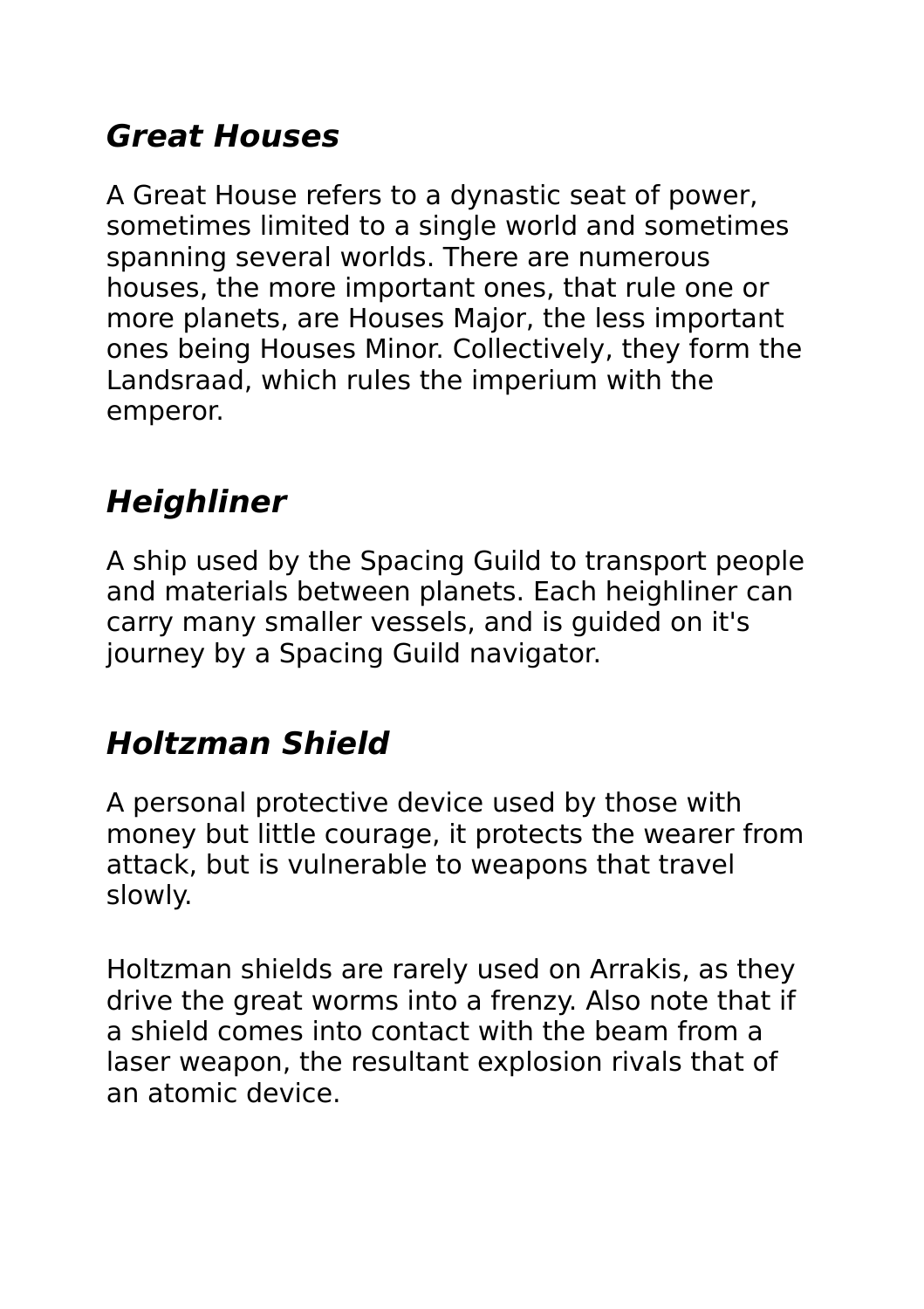# **Ix**

The planet of Ix is the primary source of technological products in the imperium. There is some suspicion that some of their products defy the Butlerian Edicts

# **Landsraad**

The Landsraad is the collection of Great Houses, who collectively rule the imperium under the guidance of the emperor.

#### **Laser Weapons**

Laser pistols and rifles, once common in the imperium, are now quite rare, due to the preponderance of Holtzman shields. They project a laser beam capable of burning a target's flesh.

#### **Maula Pistol**

A small, light handgun that uses a spring mechanism to fire a small dart.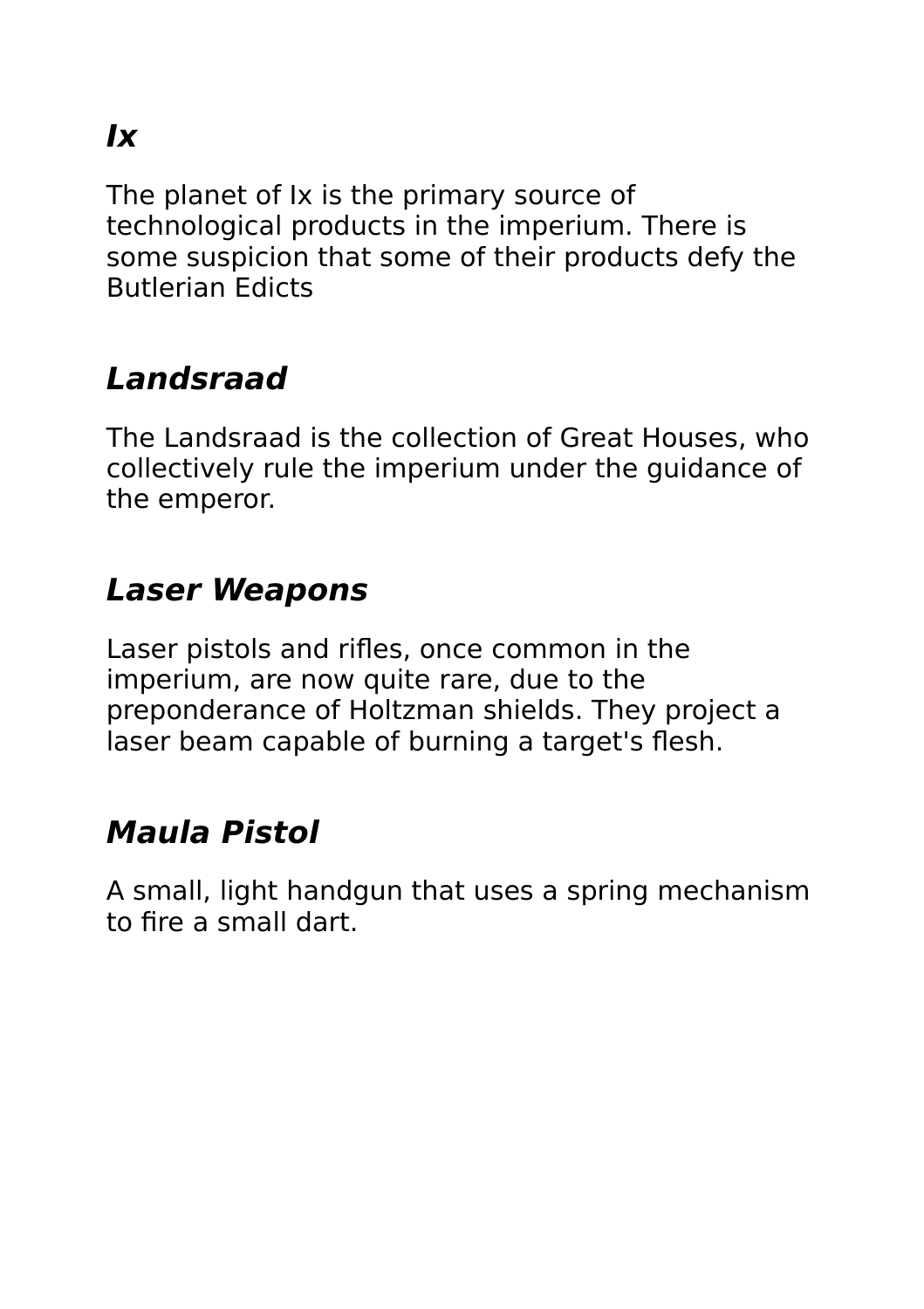## **Melange**

Found only in the deserts of Arrakis, melange is highly prized throughout the imperium for it's lifeextending properties. Although attempts have been made to create an artificial version, none have yet been successful.

## **Mentat**

A mentat is a person with a super-human ability to process and store information.

# **Opafire**

A precious jewel of immense value, found mainly on the planet of Aarafan. Opafire is noted for it's soft, iridescent colours, ranging from pink to blue. Blue or turquoise gems are most highly prized.

#### **Orange Catholic Bible**

The standard religious scripture of the imperium.

# **Richese**

Ix's primary competitor in the production and sale of technological products, Richese's products are generally considered to be inferior and less innovative than those of Ix.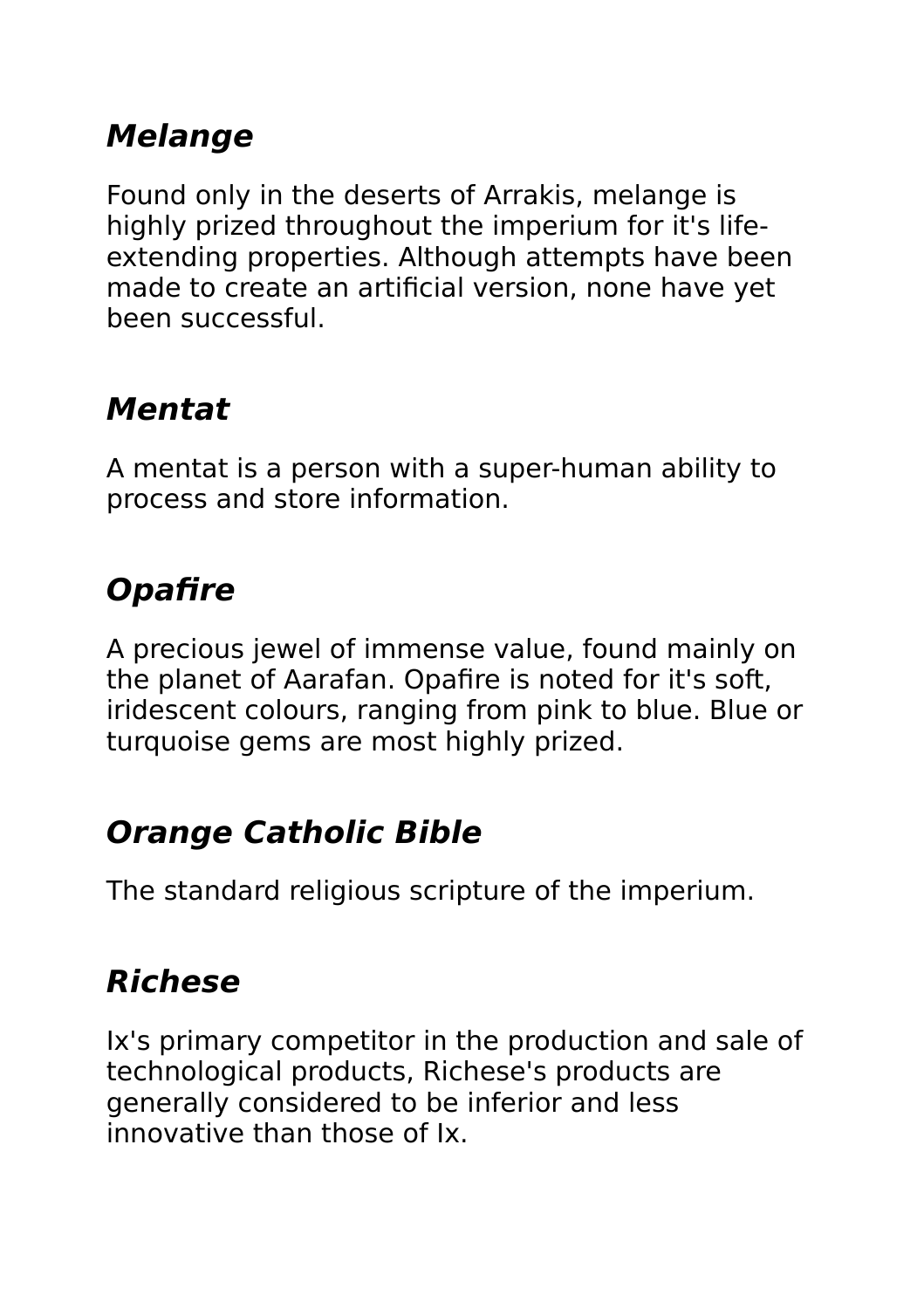## **Salusa Secundus**

The emperor's prison planet. No-one sent there has ever returned, but it is rumoured to have various breeds of vicious wild animal.

# **Sardaukar**

Elite soldiers of the emperor. They are feared throughout the imperium, as they are known to be the greatest fighters in the galaxy.

#### **Semuta**

A highly addictive narcotic drug, which produces feelings of "timeless ecstasy" when taken.

# **Spacing Guild**

The spacing guild control all inter-planetary travel in the imperium. Their navigators guide huge heighliners, each carrying many individual ships, safely to their destinations.

#### **Suk Doctors**

Suk doctors are the most highly-trained and trustworthy doctors in the imperium. Their rates are so high that only Great Houses can afford to employ them.